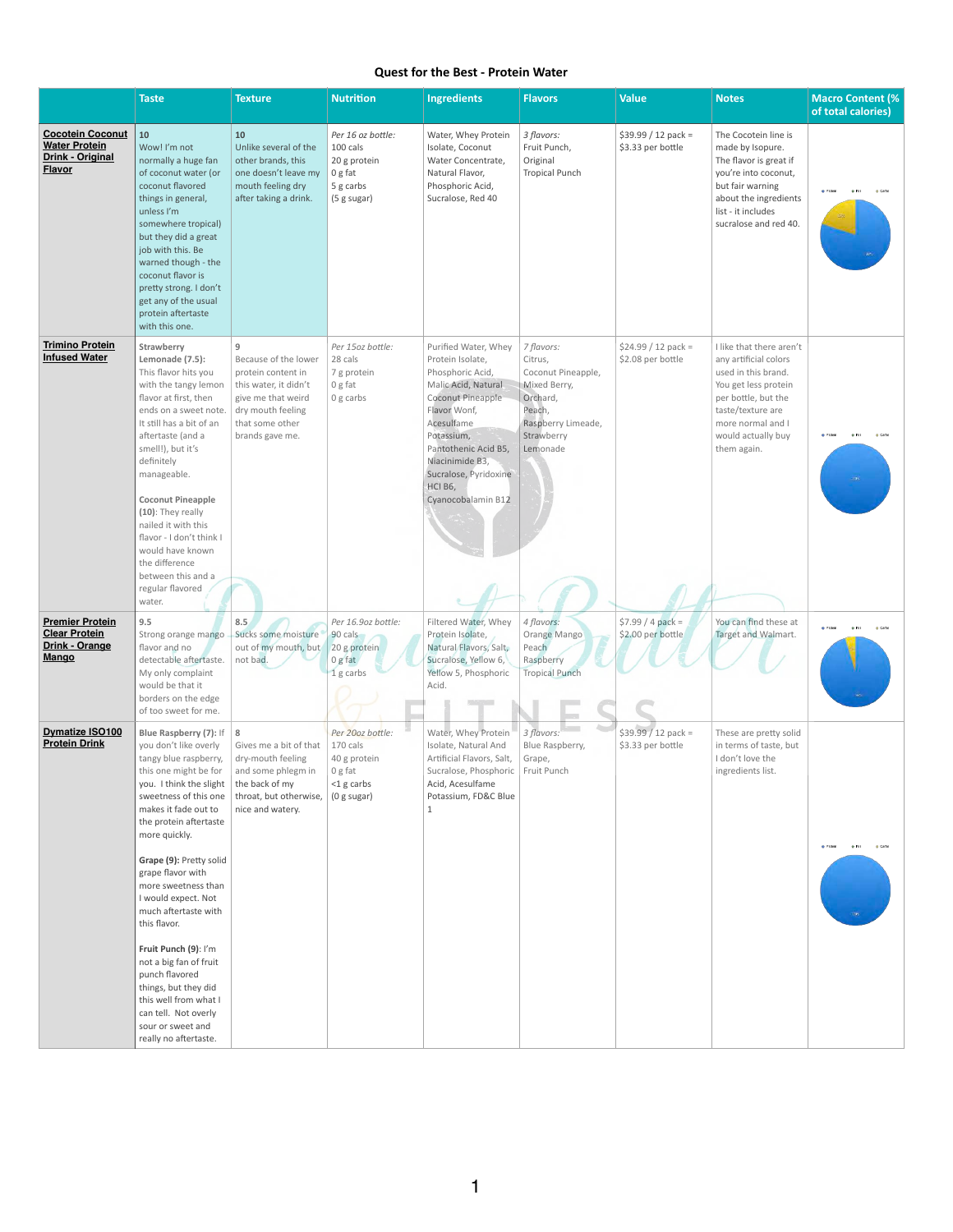|                                                                          | <b>Taste</b>                                                                                                                                                                                        | <b>Texture</b>                                                                                                                                                                     | <b>Nutrition</b>                                                                                    | <b>Ingredients</b>                                                                                                                                                                                                          | <b>Flavors</b>                                                                                                     | <b>Value</b>                              | <b>Notes</b>                                                                                                                                 | <b>Macro Content (%</b><br>of total calories) |
|--------------------------------------------------------------------------|-----------------------------------------------------------------------------------------------------------------------------------------------------------------------------------------------------|------------------------------------------------------------------------------------------------------------------------------------------------------------------------------------|-----------------------------------------------------------------------------------------------------|-----------------------------------------------------------------------------------------------------------------------------------------------------------------------------------------------------------------------------|--------------------------------------------------------------------------------------------------------------------|-------------------------------------------|----------------------------------------------------------------------------------------------------------------------------------------------|-----------------------------------------------|
| <b>Optimum Nutrition</b><br>Protein Water - Icy<br><b>Blue Raspberry</b> | 7.5<br>It hits you with that<br>classic blue raspberry<br>candy flavor and<br>tang, but then fades<br>out to that same<br>aftertaste that several<br>other protein waters<br>suffer from.           | 9<br>ON did a good job<br>with preventing that<br>"suck the moisture<br>out of your mouth"<br>effect with this one.<br>You still get it a slight<br>bit, but not badly.            | Per 16oz bottle:<br>90 cals<br>20 g protein<br>0 g fat<br>2 g carbs                                 | Water; Whey Protein<br>Isolate; Malic Acid;<br>Phosphoric Acid;<br>Natural and Artificial<br>Flavor; Potassium<br>Sorbate and<br>Potassium Benzoate<br>(as Preservatives);<br>Sucralose;<br>Acesulfame<br>Potassium; Blue 1 | 2 flavors:<br>Icy Blue Raspberry<br><b>Tropical Fruit Punch</b>                                                    | $$35.88 / 12$ pack =<br>\$2.99 per bottle | Similar to some other<br>options, this one is<br>pretty solid in terms<br>of taste, but I don't<br>love the ingredients<br>list.             | @ Carb                                        |
| <b>Ready Nutrition</b><br><b>Protein Infused</b><br><b>Water</b>         | Black Cherry (8): You<br>can really smell the<br>black cherry flavor<br>and it comes through<br>pretty well in the<br>drink. It also works<br>to cover up the<br>protein aftertaste<br>really well. | ${\bf 8}$<br>Similar to Dymatize,<br>this one gives me a<br>bit of that dry-mouth<br>feeling and some<br>phlegm in the back of<br>my throat, but<br>otherwise, nice and<br>watery. | Per 16.9 oz bottle:<br>70 cals<br>15 g protein<br>0 g fat<br>1 g carbs<br>(0 g fiber,<br>0 g sugar) | Filtered Water, Whey<br>Protein Isolate, Citric<br>Acid, Natural Flavors,<br>Stevia Extract, Fruit<br>and Vegetable Juice<br>(Color)                                                                                        | 6 flavors:<br>Black Cherry,<br>Blueberry,<br>Cotton Candy Grape,<br>Lemon Ice,<br>Orange Mango,<br>Pink Grapefruit | $$14.99 / 6$ pack =<br>\$2.50 per bottle  | You can buy a variety<br>pack with all 6 flavors<br>from Amazon for \$15<br>or you can buy a 12<br>pack of your favorite<br>flavor for \$24. |                                               |
|                                                                          | Blueberry (5):<br>Not much to speak of<br>in terms of blueberry<br>flavor. All I really got<br>was some tanginess<br>and that protein<br>aftertaste.<br><b>Cotton Candy Grape</b>                   |                                                                                                                                                                                    |                                                                                                     |                                                                                                                                                                                                                             |                                                                                                                    |                                           |                                                                                                                                              |                                               |
|                                                                          | (6): As you might<br>expect, this one is<br>seriously sweet. It<br>really does have<br>some cotton candy<br>flavor and the<br>sweetness almost<br>masks the protein<br>aftertaste.                  |                                                                                                                                                                                    |                                                                                                     |                                                                                                                                                                                                                             |                                                                                                                    |                                           |                                                                                                                                              |                                               |
|                                                                          | Lemon Ice (6.5): The<br>lemon flavor is a little<br>watered down, but it<br>maintains a tanginess<br>throughout. The<br>lemon does fade into<br>a protein aftertaste                                |                                                                                                                                                                                    |                                                                                                     |                                                                                                                                                                                                                             |                                                                                                                    |                                           |                                                                                                                                              |                                               |
|                                                                          | though.<br>Orange Mango (8):<br>Flavor comes through<br>really well here, but I<br>wouldn't have<br>guessed it was orange<br>mangojust<br>something tropical<br>and tempered with<br>sweetness.     |                                                                                                                                                                                    |                                                                                                     |                                                                                                                                                                                                                             |                                                                                                                    |                                           |                                                                                                                                              |                                               |
|                                                                          | Pink Grapefruit (7.5):                                                                                                                                                                              |                                                                                                                                                                                    |                                                                                                     |                                                                                                                                                                                                                             |                                                                                                                    |                                           |                                                                                                                                              |                                               |

| If you like grapefruit |  |  |  |  |
|------------------------|--|--|--|--|
| flavored things, this  |  |  |  |  |
| one is solid. Tangy    |  |  |  |  |
| but sweet (and I think |  |  |  |  |
| I detected some floral |  |  |  |  |
| notes?), it maintains  |  |  |  |  |
| its flavor with barely |  |  |  |  |
| any aftertaste.        |  |  |  |  |
|                        |  |  |  |  |